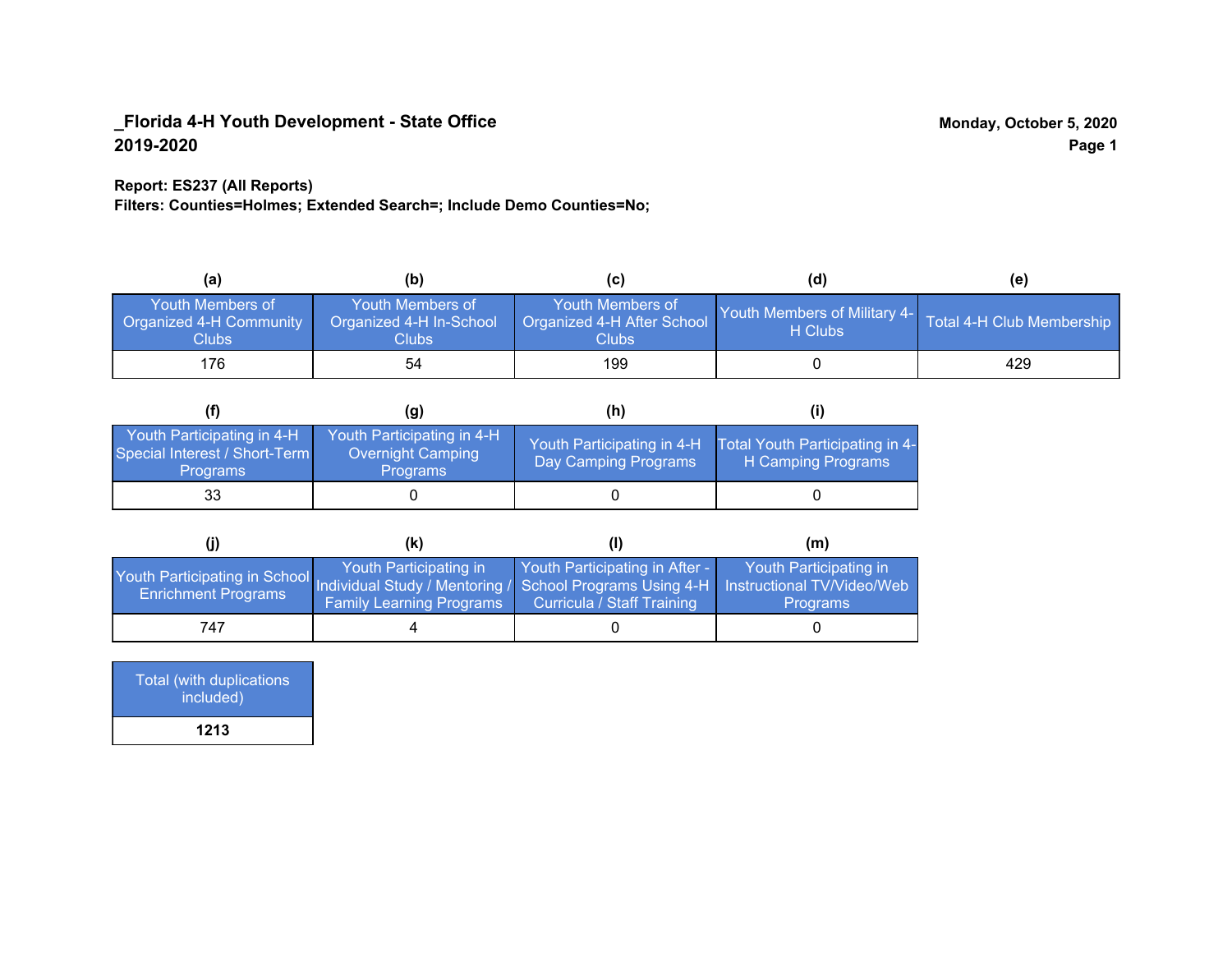**Report: ES237 (All Reports)**

**Filters: Counties=Holmes; Extended Search=; Include Demo Counties=No;**

## **School Grade (duplications eliminated)**

| Kinder | 1st | 2nd | Brd | 4th | 5th | 6th | 7th                  | 8th | 9th | 10 <sub>th</sub> | l 11th | $-12th$ | <b>Post HS Not in School Special</b> | Total |
|--------|-----|-----|-----|-----|-----|-----|----------------------|-----|-----|------------------|--------|---------|--------------------------------------|-------|
| 22     | 92  | 45  | 34  | 283 | 241 | 278 | $\Omega$<br><u>_</u> |     |     |                  |        |         |                                      | 1038  |

## **Gender of 4-H Youth Participants (duplications eliminated)**

| Male | Female | Total |
|------|--------|-------|
| 506  | 532    | 1038  |

## **Place of Residence of 4-H Youth Participants (duplications eliminated)**

| l Farm | Towns of under 10,000 and<br>rural non-farm | Towns and cities (10,000-<br>50,000), and their suburbs | Suburbs of cities of over<br>50,000 | Central cities of over 50,000 | Total |
|--------|---------------------------------------------|---------------------------------------------------------|-------------------------------------|-------------------------------|-------|
| 59     | 959                                         |                                                         |                                     |                               | 1038  |

## **Total 4-H Youth Participants (duplications eliminated)**

**Total** 

**<sup>1038</sup> Note: The four totals on this page should all match.**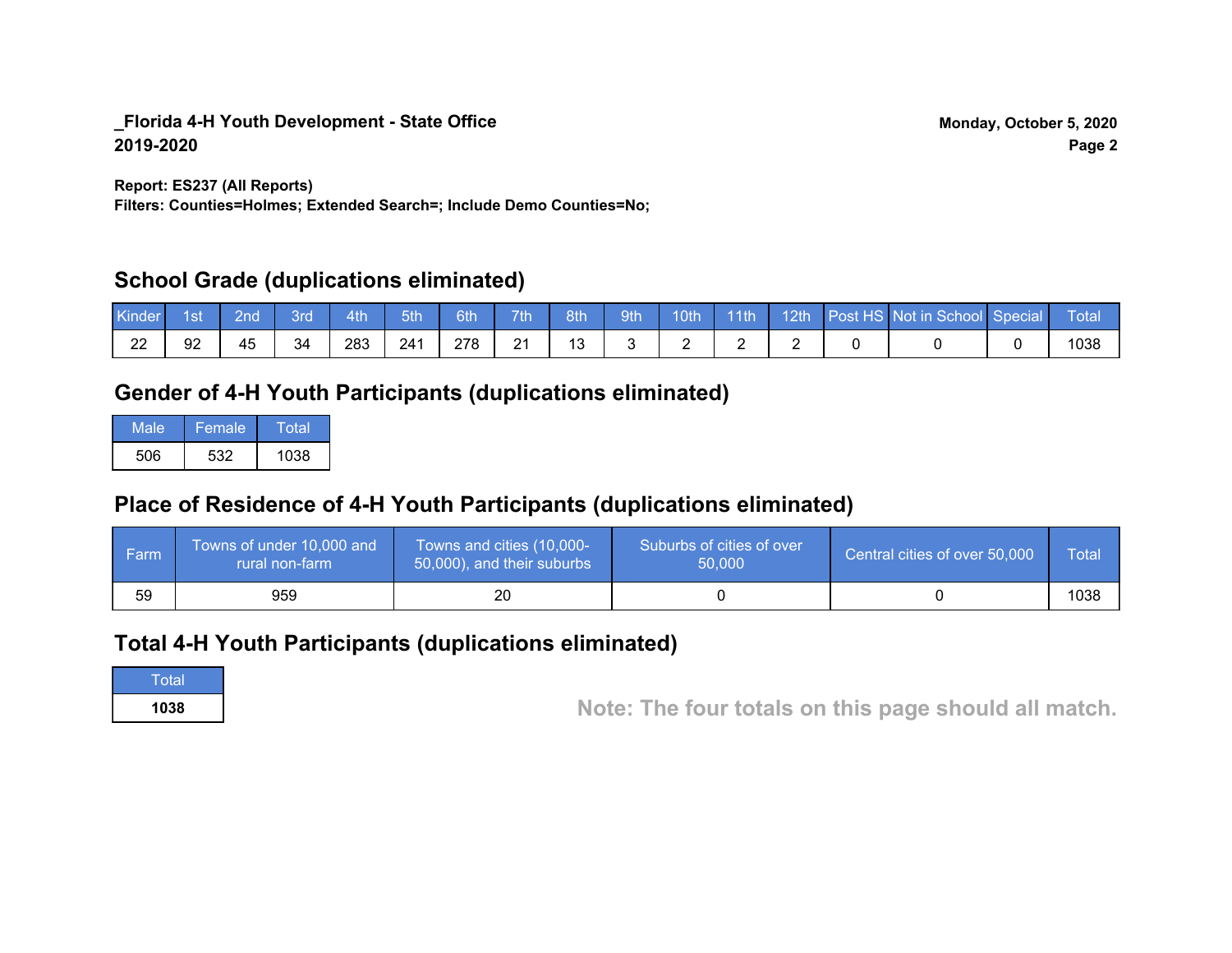#### **Report: ES237 (All Reports)**

**Filters: Counties=Holmes; Extended Search=; Include Demo Counties=No;**

| <b>ETHNICITY</b>          | <b>TOTAL YOUTH</b> |
|---------------------------|--------------------|
| <b>Hispanic or Latino</b> | 23                 |
| Not Hispanic or Latino    | 1015               |

Directions: Type in the appropriate numbers for your project. Ethnicity is separate from race. YOu should indicate an ethnicity category for each participant and all racial categories that apply to each participant (i.e. a participant of more than one race would be recorded in each applicable racial category). Ideally, your total participants should equal the total of numbers in your ethicity section. Totals of racial categories will be equal to or greater than your total participants if they all report racial information.

4-H Youth Participants: Any youth taking part in programs provided as a result of action by extension personnel (professional. Paraprofessional. And volunteer). This includes youth participation in programs conducted through 1862, 1890, and 1994 land-grant universities, EFNEP, urban gardening, and other programs that may not actually use the 4-H name and emblem with participants.

| <b>RACE</b>                               | <b>TOTAL YOUTH</b> |
|-------------------------------------------|--------------------|
| American Indian or Alaskan Native         | 5                  |
| Asian                                     | 5                  |
| <b>Black or African American</b>          | 31                 |
| Native Hawaiian or other Pacific Islander | O                  |
| White                                     | 955                |
| Youth Indicating More Than One Race       | 40                 |
| <b>Undetermined</b>                       | $\overline{2}$     |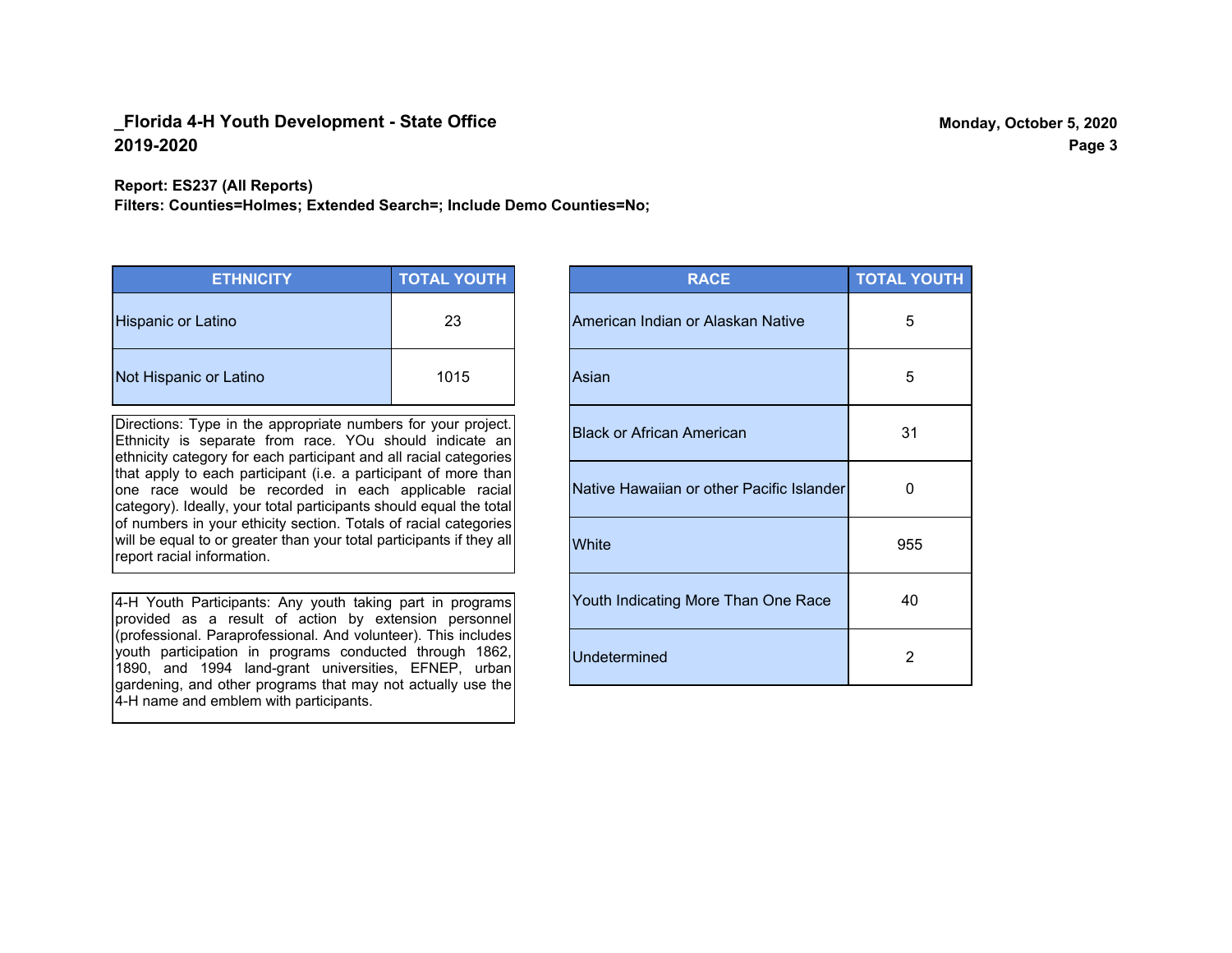**Report: ES237 (All Reports)**

**Filters: Counties=Holmes; Extended Search=; Include Demo Counties=No;**

| Total Number of<br><b>Adult Volunteers</b> | <b>Total Number of</b><br><b>Youth Volunteers</b> | Total |
|--------------------------------------------|---------------------------------------------------|-------|
| 58                                         |                                                   |       |

Adult Volunteer: Unpaid support for the 4-H program by an individual beyond high school age.

Youth Volunteer: Unpaid support for the 4-H program by a person who has not yet graduated from high school.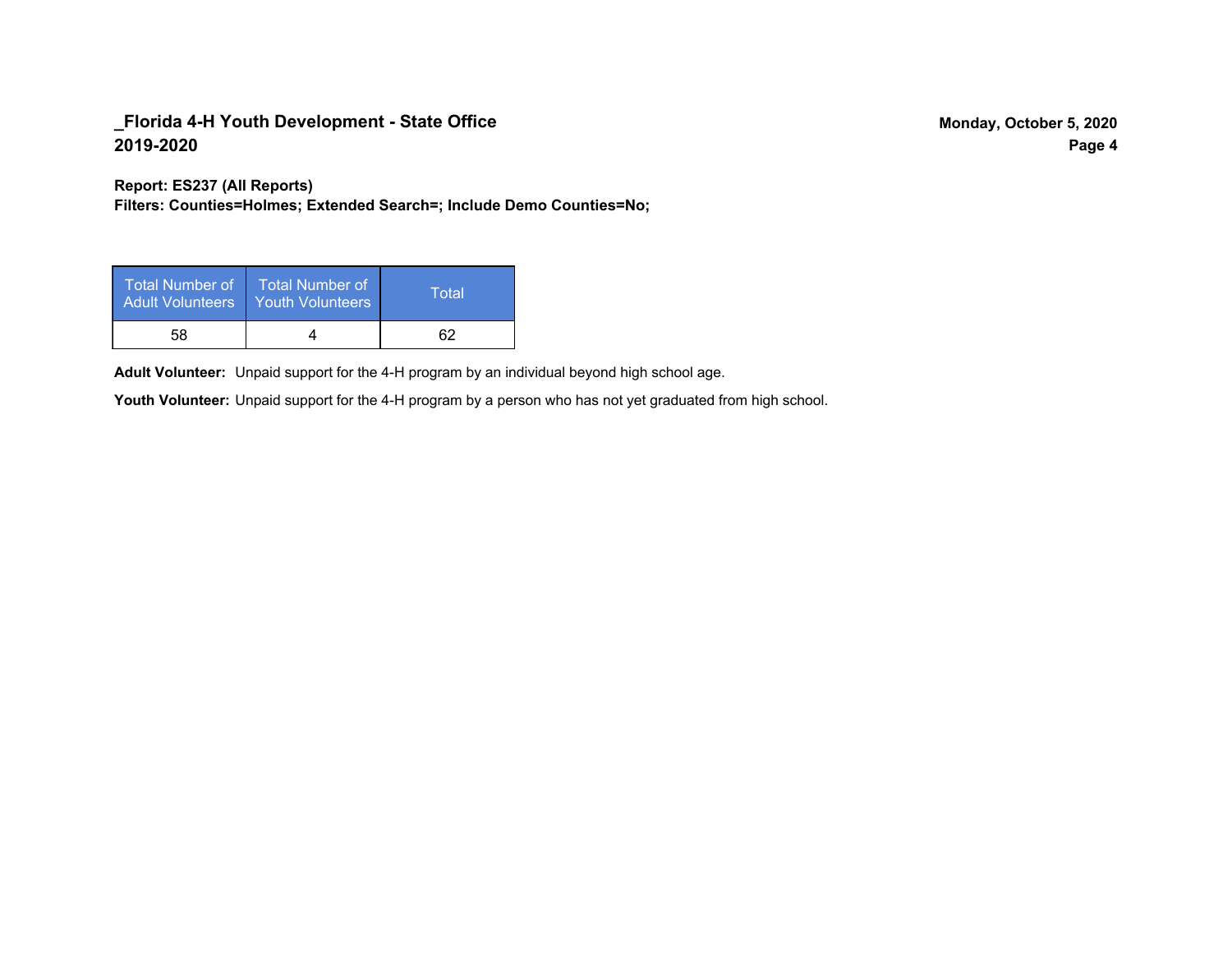**Biological Sciences**

#### **Filters: Counties=Holmes; Extended Search=; Include Demo Counties=No; Report: ES237 (All Reports)**

# **Ag in the Classroom** : Agriculture Awareness 2 \_School Enrichment - Agriculture Awareness 0 \_School Enrichment - Pizza Garden 0 2 **Animals** (4-H Cloverbuds- ANIMALS & PETS)-retired project 0 (CAGED BIRDS) Retired Project 0 (GOATS) Retired Project 0 (GOATS-Pygmy) Retired Project 0 (HORSE -Advanced Horsemanship) Retired Project 0 (HORSE -Horsemanship Science) Retired Project 0 (LLAMAS AND ALPACAS)-retired project 0 (POCKET PETS) Retired Project 0 ANIMAL SCIENCES 8 BEEF 2 CATS 0 DAIRY CATTLE 0 DOGS 0 GOATS (Dairy) 0 GOATS (Meat) 0 HORSE 1 HORSE (Horseless Horse) 0

PETS 0 POULTRY 0 RABBITS 0 sheep to the control of the control of the control of the control of the control of the control of the control of the control of the control of the control of the control of the control of the control of the control of the SWINE 0 11

# (4-H Cloverbuds-SCIENCE & TECHNOLOGY) Retired Project 0 (Marine/Aquatic- AQUARIUMS) Retired Project 0 (Marine/Aquatic- WETLANDS) Retired Project 0 (Sciences- WINGS) Retired Project 0 (Wildlife - Bats) Retired Project 0 (Wildlife - Butterflies- WINGS) Retired Project 0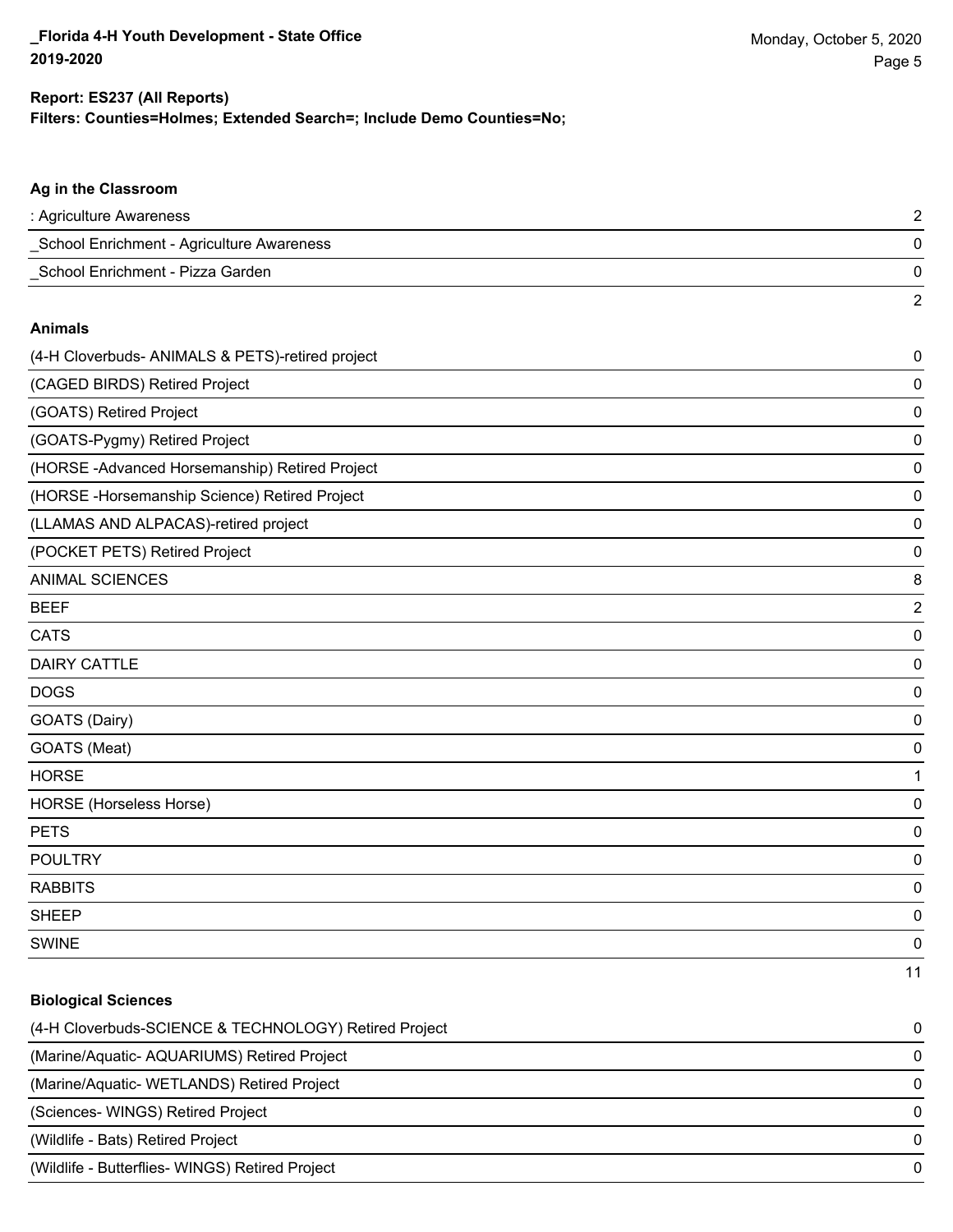#### **Filters: Counties=Holmes; Extended Search=; Include Demo Counties=No; Report: ES237 (All Reports)**

| (Wildlife- BLUEBIRDS) Retired Project                      | 0   |
|------------------------------------------------------------|-----|
| : ABCs of ENTOMOLOGY                                       | 0   |
| : Entomology-Apiary/Beekeeping                             | 0   |
| : Meat Sciences                                            | 0   |
| : Natural Sciences                                         | 0   |
| _School Enrichment - Embryology                            | 0   |
| School Enrichment- Natural Sciences                        | 0   |
| INSECTS (ENTOMOLOGY)                                       | 0   |
| MARINE SCIENCE AND AQUATIC SCIENCES                        | 0   |
| <b>SCIENCE DISCOVERY</b>                                   | 89  |
| <b>VETERINARY SCIENCE</b>                                  | 0   |
|                                                            | 89  |
| <b>Civic Engagement</b>                                    |     |
| (4-H Cloverbuds- CITIZENSHIP)-retired project              | 0   |
| (Citizenship-INTERGENERATIONAL) Retired Project            | 0   |
| <b>CITIZENSHIP</b>                                         | 0   |
| CITIZENSHIP-COMMUNITY SERVICE                              | 0   |
| CULTURAL AND GLOBAL EDUCATION                              | 0   |
|                                                            | 0   |
| <b>Communications and Expressive Arts</b>                  |     |
| (4-H Cloverbuds- COMMUNICATIONS) Retired Project           | 0   |
| (4-H Cloverbuds- VISUAL-LEISURE ARTS) Retired Project      | 0   |
| (FILMMAKING) Retired Project                               | 0   |
| (LEISURE ARTS- Arts & Crafts) Retired Project              | 0   |
| (Leisure Arts- COLLECTIBLES) Retired Project               | 0   |
| (PHOTOGRAPHY) Retired Project                              | 0   |
| (PUBLIC SPEAKING) Retired Project                          | 0   |
| (VISUAL ARTS) Retired Project                              | 0   |
| _School Enrichment - 4-H Tropicana Public Speaking Program | 697 |
| COMMUNICATIONS AND PUBLIC SPEAKING                         | 0   |
| <b>EXPRESSIVE ARTS</b>                                     | 4   |
| <b>VISUAL ARTS</b>                                         | 6   |
|                                                            | 707 |
| <b>Community / Volunteer Service</b>                       |     |

(Citizenship-PUBLIC ADVENTURES) Retired Project 0

0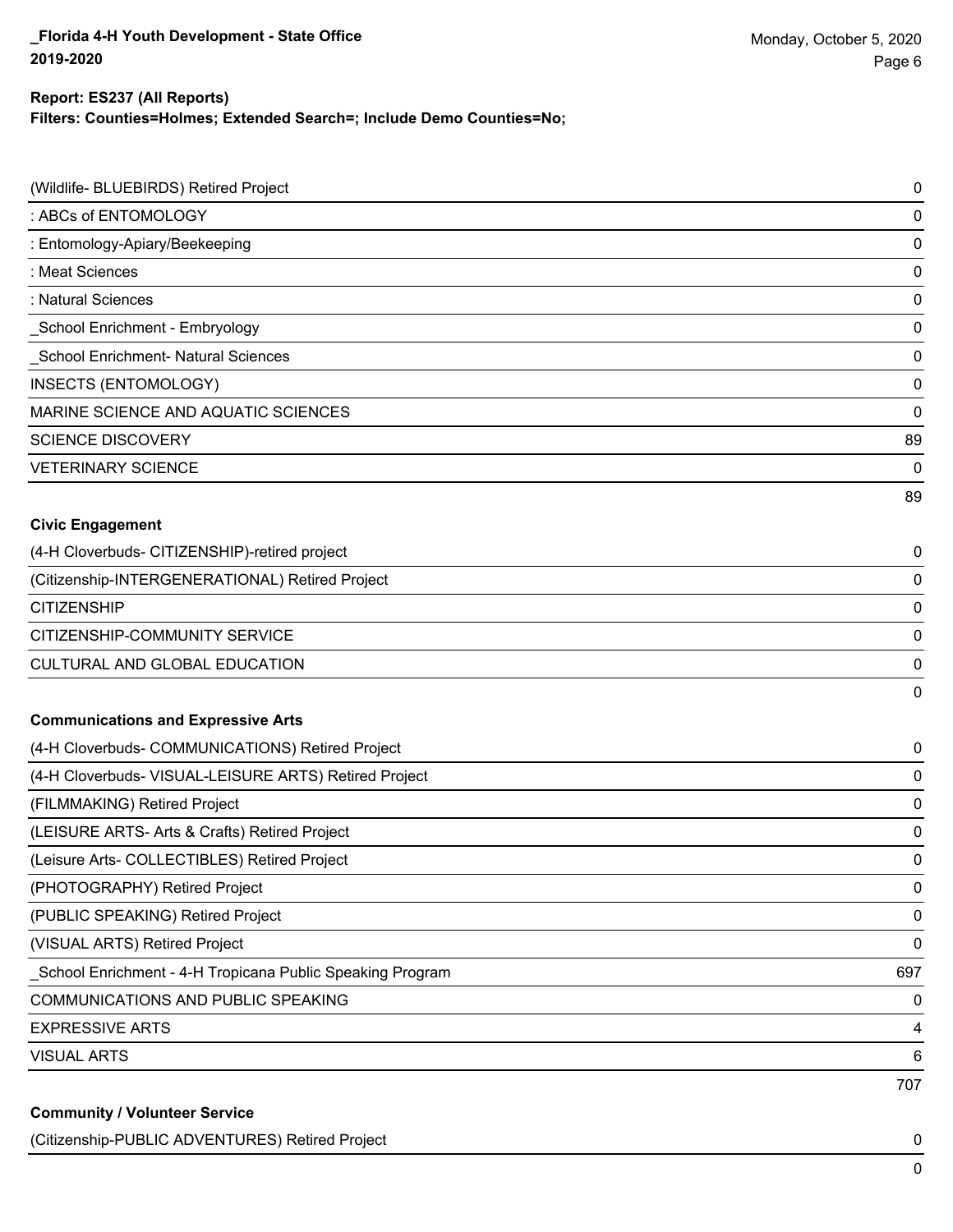**Consumer and Family Science**

#### **Filters: Counties=Holmes; Extended Search=; Include Demo Counties=No; Report: ES237 (All Reports)**

| (4-H Cloverbuds- CLOTHING) Retired project                   | 0   |
|--------------------------------------------------------------|-----|
| (CHILD DEVELOPMENT Babysitting) Retired Project              | 0   |
| (Clothing - SELECTION) Retired Project                       | 0   |
| (Clothing - SEWING) Retired Project                          | 0   |
| (Clothing-Sewing- QUILTING) Retired Project                  | 0   |
| (CONSUMER EDUCATION AND SHOPPING) Retired Project            | 0   |
| (Human Development - Talking with TJ) Retired Project        | 0   |
| (HUMAN DEVELOPMENT) Retired Project                          | 0   |
| (Human Development-CHOICES) Retired Project                  | 0   |
| (Money Management -FINANCIAL CHAMPIONS) Retired Project      | 0   |
| : Consumer Choices Event                                     | 0   |
| 4-H CLOVERBUDS                                               | 122 |
| Animal Science- ALL ABOUT ANIMALS                            | 0   |
| Animal Sciences- LIVESTOCK JUDGING                           | 0   |
| Animals-PETS/SMALL ANIMALS                                   | 0   |
| CHILD DEVELOPMENT & CHILD CARE                               | 0   |
| Citizenship-SERVICE LEARNING                                 | 0   |
| <b>CLOTHING &amp; SEWING</b>                                 | 0   |
| <b>Exploring Farm Animals</b>                                | 0   |
| Hog-n-Ham Project                                            | 0   |
| Marine Science                                               | 0   |
| <b>MONEY MANAGEMENT</b>                                      | 0   |
| Performing Arts-DANCE/MOVEMENT                               | 0   |
| Pet Pals                                                     | 0   |
| Plant Pals, K-3 (5-8 yrs)                                    | 0   |
| test                                                         | 0   |
| Wildlife - Birds                                             | 0   |
|                                                              | 122 |
| <b>Environmental Education / Earth Sciences</b>              |     |
| (4-H Cloverbuds- ENVIRONMENT-Earth Sciences) Retired Project | 0   |
| : Recycling                                                  | 0   |
| : Water Education                                            | 0   |
| School Enrichment - Project Learning Tree                    | 0   |
| School Enrichment- Environmental Sciences                    | 0   |
| <b>EARTH SCIENCES</b>                                        | 1   |
|                                                              |     |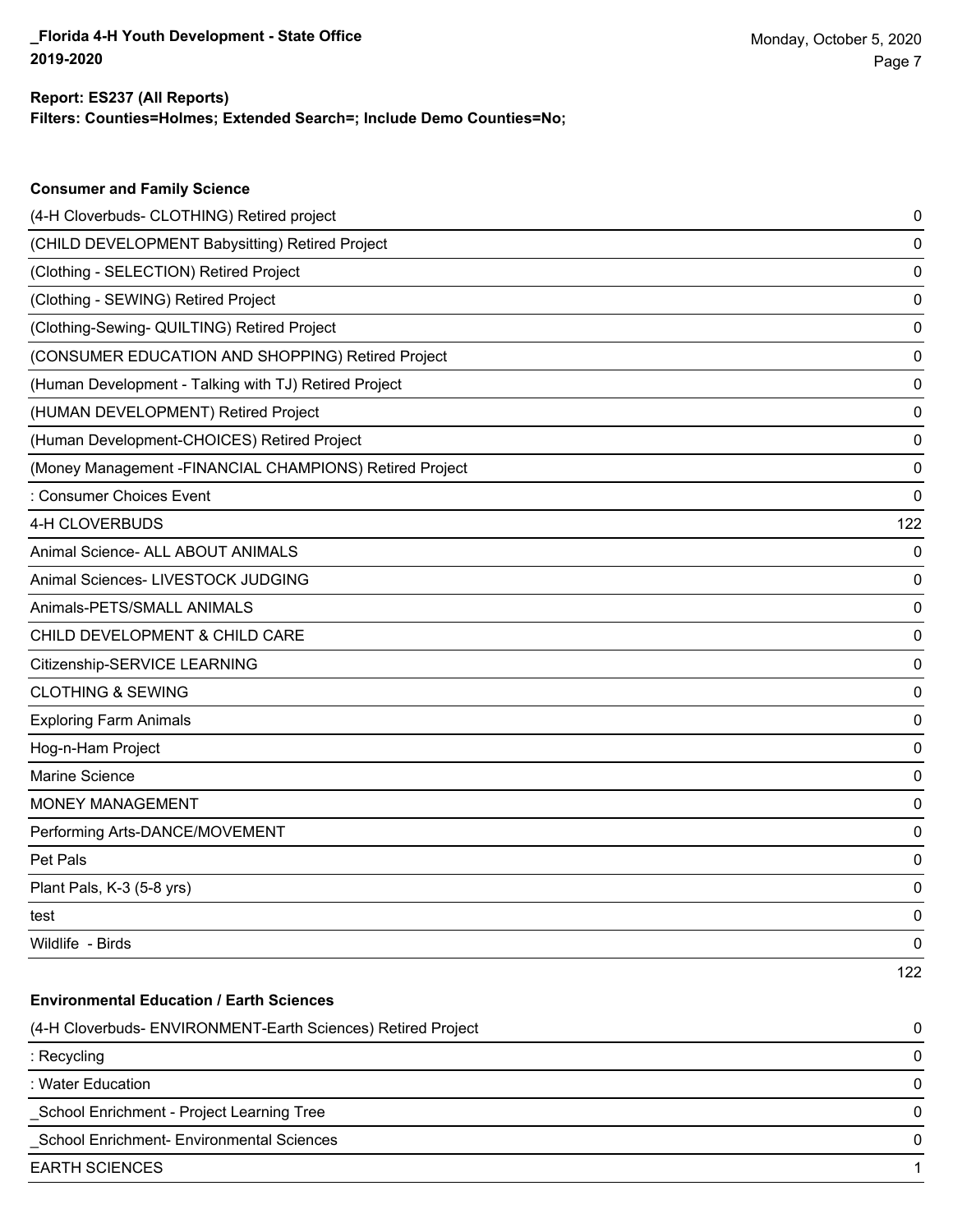**Filters: Counties=Holmes; Extended Search=; Include Demo Counties=No;**

| <b>ENERGY</b>                  | $\mathbf 0$     |
|--------------------------------|-----------------|
| <b>ENVIRONMENTAL SCIENCES</b>  | 0               |
| <b>FORESTRY</b>                | 0               |
| <b>OUTDOOR EDUCATION</b>       | 1               |
| SOIL AND WATER SCIENCES        | 0               |
| <b>SPORTFISHING</b>            | 0               |
| <b>SS - SHOOTING SPORTS</b>    | 1               |
| <b>SS-ARCHERY</b>              | 25              |
| SS-HUNTING 10y/o               |                 |
| SS-MUZZLELOADING 12y/o         | 0               |
| SS-RIFLE, AIR                  | 0               |
| SS- RIFLE, SMALL BORE          | 0               |
| SS-SHOTGUN 10y/o               | $6\phantom{1}6$ |
| <b>WILDLIFE &amp; HABITATS</b> | 0               |
|                                | 35              |
| <b>Foods and Nutrition</b>     |                 |

# (4-H Cloverbuds- FOODS & NUTRITION) Retired Project 0 (Food - SPORTS NUTRITION) Retired Project 0 (FOOD AND FOOD PRESERVATION SCIENCES) Retired Project 0 (FOOD PREP AND COOKING) Retired Project 0 (Food Prep- BREADS & BREADMAKING) Retired Project 0 (Food Prep- DAIRY FOODS) Retired Project 0 (Food Prep- MICROWAVE MAGIC) Retired Project 0 (Food Science- FOOD PRESERVATION) Retired Project 0 \_School Enrichment - Up for the Challenge 0 \_School Enrichment - YUM 0 \_School Enrichment - YUMMEE 0 \_School Enrichment- Nutrition 33 FOOD & NUTRITION 44 77

#### **Health**

| (Health-HEALTH ROCKS) Retired Project       |              |
|---------------------------------------------|--------------|
| (HEALTH: PHYSICAL ACTIVITY) Retired Project | 0            |
| : Healthy Living                            | <sup>n</sup> |
| PERSONAL WELL BEING                         |              |
|                                             |              |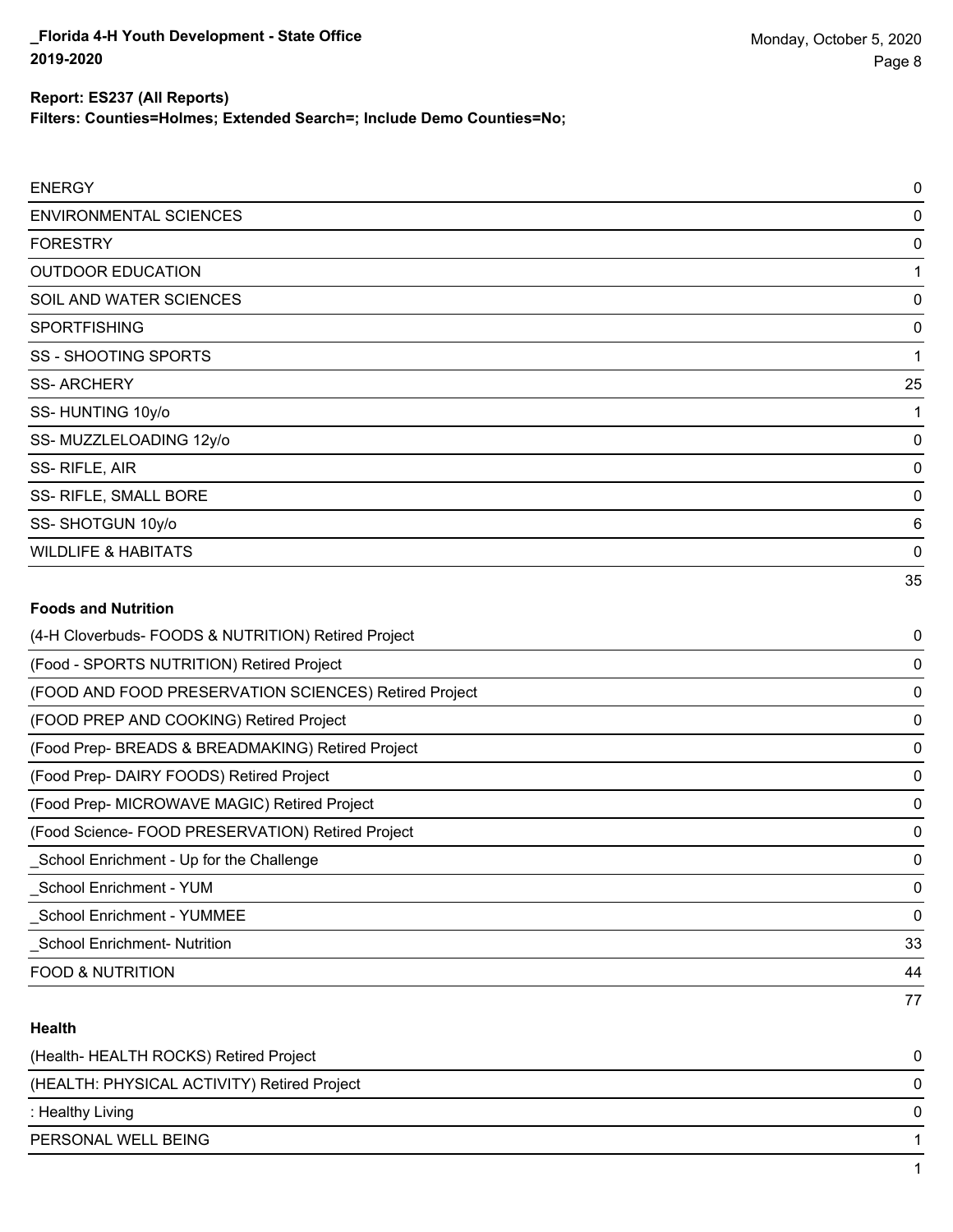#### **Report: ES237 (All Reports)**

**Filters: Counties=Holmes; Extended Search=; Include Demo Counties=No;**

| <b>Leadership and Personal Development</b>                 |    |
|------------------------------------------------------------|----|
| (4-H Cloverbuds- LEADERSHIP) Retired Project               | 0  |
| (4-H Cloverbuds_DISCOVERY Projects) Retired Project        | 0  |
| (Home Environment- CHANGING SPACES) Retired Project        | 0  |
| (Plant Sciences - Mowing for Money) Retired Project        | 0  |
| (Workforce Prep- CAREER DEVELOPMENT) Retired Project       | 0  |
| (Workforce Prep- ENTREPRENEURSHIP) Retired Project         | 0  |
| : Character Education                                      | 0  |
| : Personal Development                                     | 0  |
| <b>EXPLORING 4-H</b>                                       | 71 |
| LEADERSHIP DEVELOPMENT                                     | 19 |
| <b>WORKPLACE PREPARATION</b>                               | 0  |
|                                                            | 90 |
| <b>Personal Safety</b>                                     |    |
| (Health and Safety- ATV SAFETY) Retired Project            | 0  |
| (Health- EMERGENCY PREPARDNESS) Retired Project            | 0  |
| <b>ATV SAFETY</b>                                          | 0  |
| <b>SAFETY</b>                                              | 0  |
|                                                            | 0  |
| <b>Physical Sciences</b>                                   |    |
| (ASTRONOMY) Retired Project                                | 0  |
| : Weather and Climate                                      | 0  |
| <b>AEROSPACE</b>                                           | 0  |
|                                                            | 0  |
| <b>Plant Science</b>                                       |    |
| (4-H Cloverbuds- PLANT SCIENCES-Gardening) Retired Project | 0  |
| (GROWING CITRUS) Retired Project                           | 0  |
| (Plant Sciences-GARDENING) Retired Project                 | 0  |
| (Plants - Gardening - FLOWERS) Retired Project             | 0  |
| (Plants - Gardening - VEGETABLES) Retired Project          | 0  |
| (Plants - Gardening-CONTAINER GARDENING) Retired Project   | 0  |
| School Enrichment- Gardening and Plants                    | 0  |

GARDENING AND PLANTS 0

GARDENING AND PLANTS: JR MASTER GARDENER 0